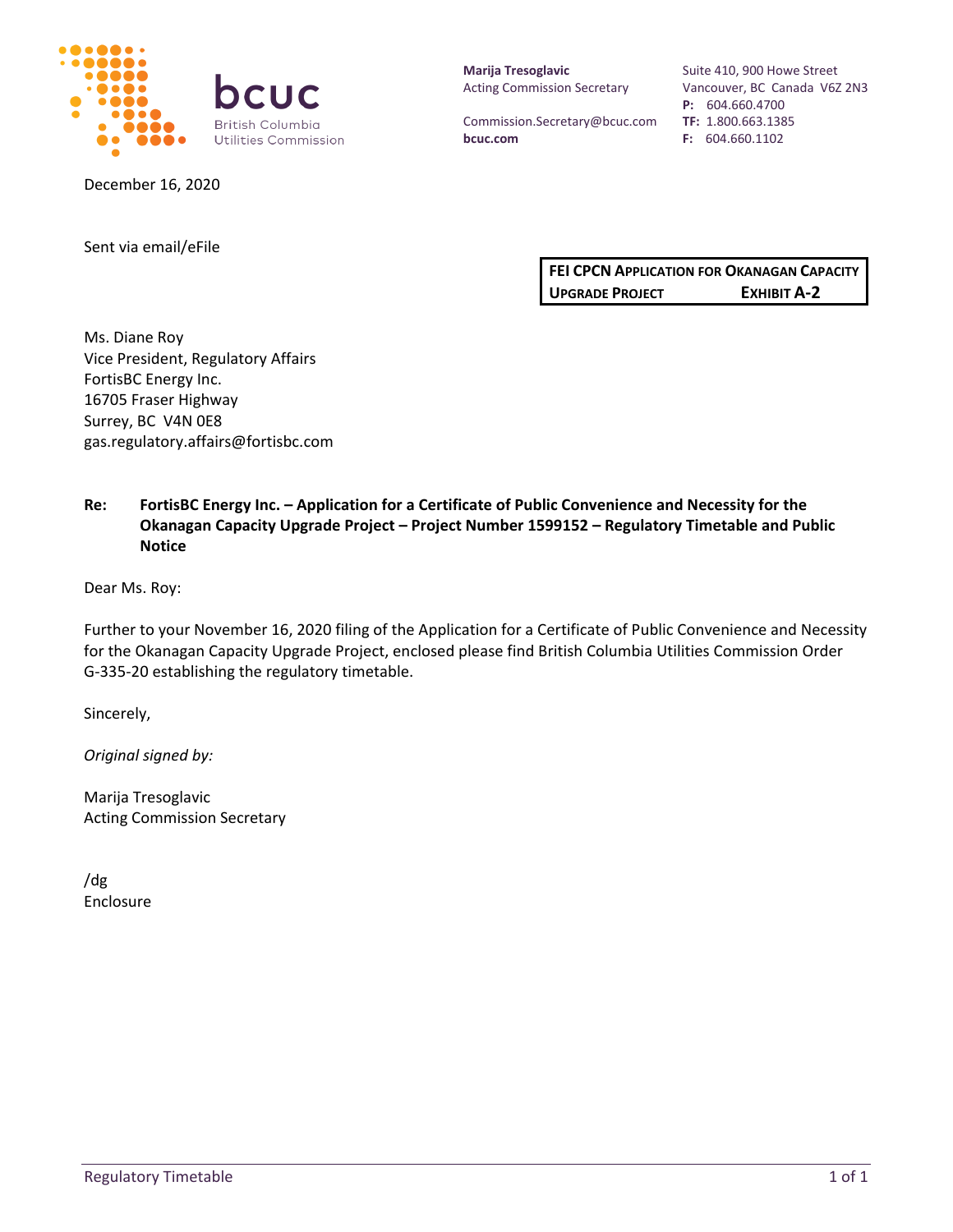

Suite 410, 900 Howe Street Vancouver, BC Canada V6Z 2N3 **bcuc.com**

**P:** 604.660.4700 **TF:** 1.800.663.1385 **F:** 604.660.1102

### **ORDER NUMBER G-335-20**

### IN THE MATTER OF the *Utilities Commission Act*, RSBC 1996, Chapter 473

and

FortisBC Energy Inc. Application for a Certificate of Public Convenience and Necessity for the Okanagan Capacity Upgrade Project

### **BEFORE:**

R. I. Mason, Panel Chair D. A. Cote, Commissioner A. K. Fung, QC, Commissioner

on December 16, 2020

### **ORDER**

### **WHEREAS:**

- A. On November 16, 2020, FortisBC Energy Inc. (FEI) submitted an application to the British Columbia Utilities Commission (BCUC) for, among other things, a Certificate of Public Convenience and Necessity (CPCN) pursuant to sections 45 and 46 of the *Utilities Commission Act* (UCA) for the Okanagan Capacity Upgrade (OCU) Project (Application);
- B. In the Application, FEI requests BCUC approval to:
	- 1. Construct, install and operate approximately 30 km of new 406 mm pipeline that will operate at a Maximum Operating Pressure (MOP) of 7,826 kPa at kilometre point 30.8;
	- 2. Construct, install and operate a new Chute Lake Pressure Control Station at kilometre point 60.8 with a 406 mm pig barrel and pressure regulated tie in to the existing VER PEN 323 pipeline set at 5,171 kPa for gas flowing north to Kelowna and 4,826 kPa for gas flowing south to Penticton;
	- 3. Construct, install and operate a new above ground 406 mm Block Valve Station at kilometre point 36.1; and
	- 4. Deactivate a 1,200 m section of the existing OLI PEN 406 pipeline between the tie in location at kilometre point 30.8 and the Ellis Creek Pressure Control Station;
- C. FEI also seeks BCUC approval, pursuant to sections 59 to 61 of the UCA, to establish a non-rate base deferral account, entitled the OCU Application and Preliminary Stage Development Costs Deferral Account, to be amortized over three years and costs recorded in this deferral account to attract an after-tax weighted average cost of capital return;
- D. FEI requests that Appendices A, B, C, E, H-14, H-18 and I-5 to the Application relating to engineering, cost estimates, risk assessments, negotiations with private landowners and responses from Indigenous groups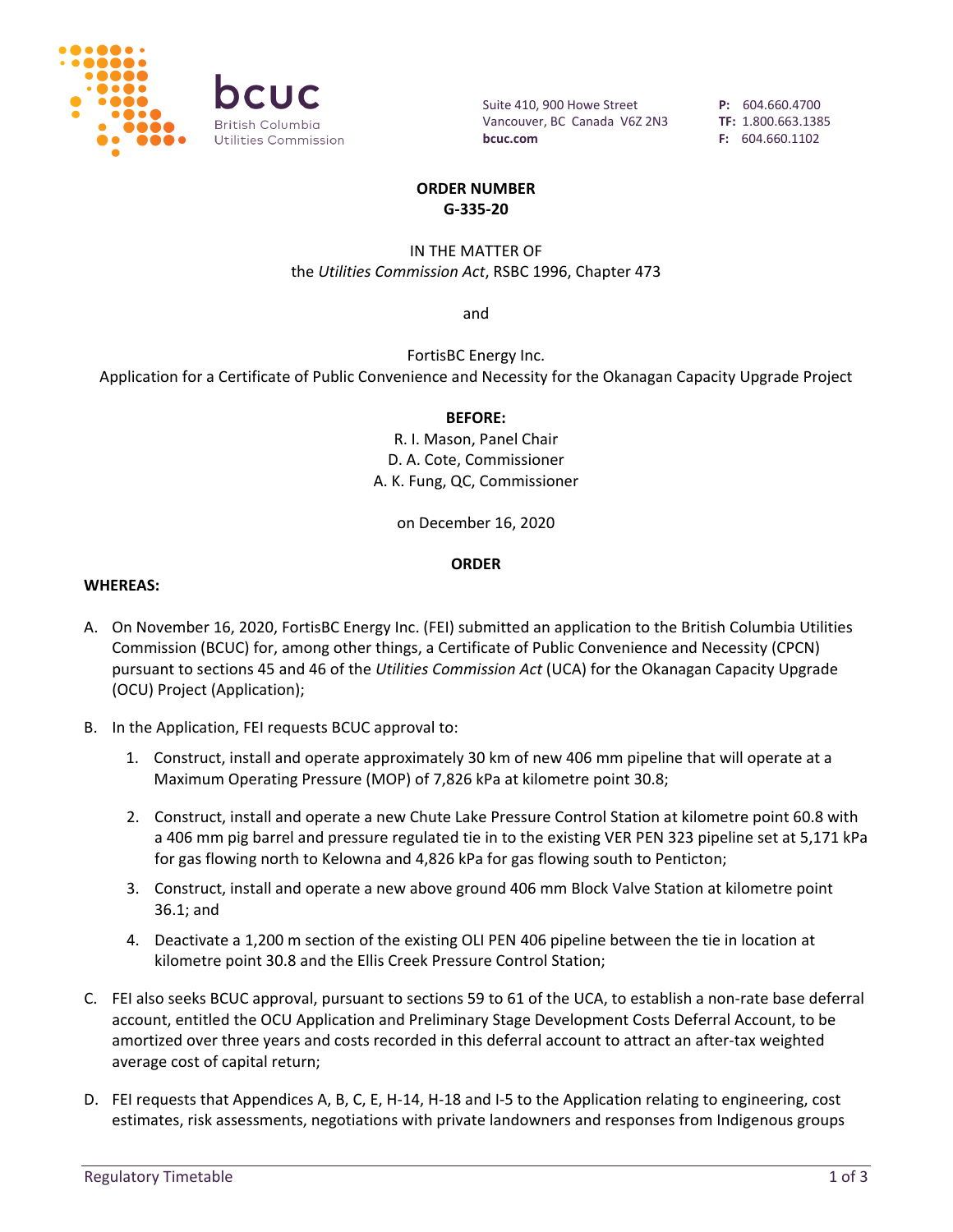engagement be treated as confidential due to their private and commercially sensitive nature and to maintain the safety and security of FEI assets; and

E. The BCUC has commenced review of this Application and considers that establishing a regulatory timetable is warranted.

**NOW THEREFORE** the BCUC orders as follows:

- 1. A public hearing for the review of the Application is established, in accordance with the regulatory timetable as set out in Appendix A to this order (Regulatory Timetable).
- 2. FEI is to publish the Public Notice in print/display-ad format no later than Monday, January 25, 2021, attached as Appendix B to this order, in appropriate news publications, such as, but not limited to, local and community newspapers as to provide adequate notice to those parties who may have an interest in or be affected by the Application.
- 3. As soon as practicable, FEI is directed to publish, together with any supporting materials, the Application, this order and the Regulatory Timetable by using appropriate communication methods, including FEI's website and social media accounts.
- 4. FEI is to notify all rights holders and stakeholders described on pages 2 and 3 of Appendix H-1 of the Application, regarding the BCUC review of the Application.
- 5. FEI is directed to provide the following information inserted into an updated version of the Application, by the date established in the Regulatory Timetable:
	- a. A detailed description of the peak demand forecasting methodology which supports the need for the OCU Project, including but not limited to: an explanation of the 1 in 20 year weather event forecast and its application to customer demand, the duration of the peak period (e.g. peak hour, peak day), the applicable geographic area, assumptions for growth in different rate classes including changes in peak use per customer (as applicable) and number of customers, any known or probable impacts on peak demand incorporated into the forecast, and whether the forecast includes interruptible demand;
	- b. An explanation of the assumptions used to determine the current system capacity under peak winter conditions, including but not limited to a description of the current compression capabilities of the Interior Transmission System and any local capacity constraints;
	- c. The forecasted system capacity under peak winter conditions if the OCU Project is constructed; and
	- d. A more fulsome description of the short-term mitigation measures outlined in section 4.1.1 of the Application, including the potential capacity increases, the capability of the measures to address system capacity constraints, the limitations of such measures, an estimate of the length of time such measures can remain in place and the costs if any associated with such measures.
- 6. Appendices A, B, C, E, H-14, H-18 and I-5 attached to the Application will be held confidential unless determined otherwise by the BCUC, due to their commercially sensitive nature and to maintain the safety and security of the FEI assets.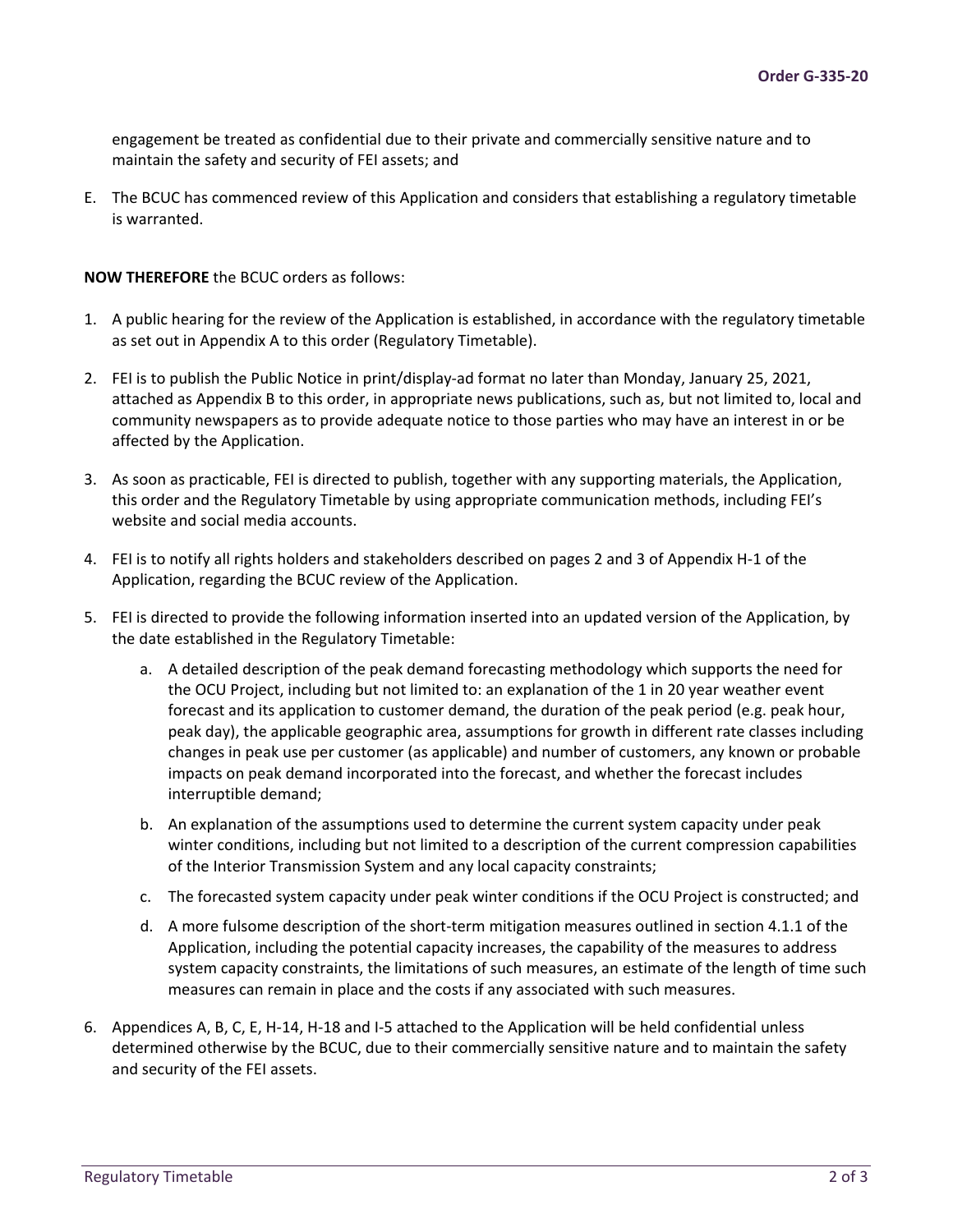7. In accordance with BCUC's [Rules of Practice and Procedure,](https://www.bcuc.com/Documents/Participant-Info/G-15-19_BCUC_Rules_of_Practice_and_Procedure.pdf) parties who wish to actively participate in this proceeding must submit th[e Request to Intervene Form,](https://www.bcuc.com/forms/request-to-intervene.aspx) available on the BCUC's website at [https://www.bcuc.com/get-involved/get-involved-proceeding.html,](https://www.bcuc.com/get-involved/get-involved-proceeding.html) by the date established in the Regulatory Timetable.

**DATED** at the City of Vancouver, in the Province of British Columbia, this 16<sup>th</sup> day of December 2020.

BY ORDER

*Original signed by:*

R. I. Mason Commissioner

Attachment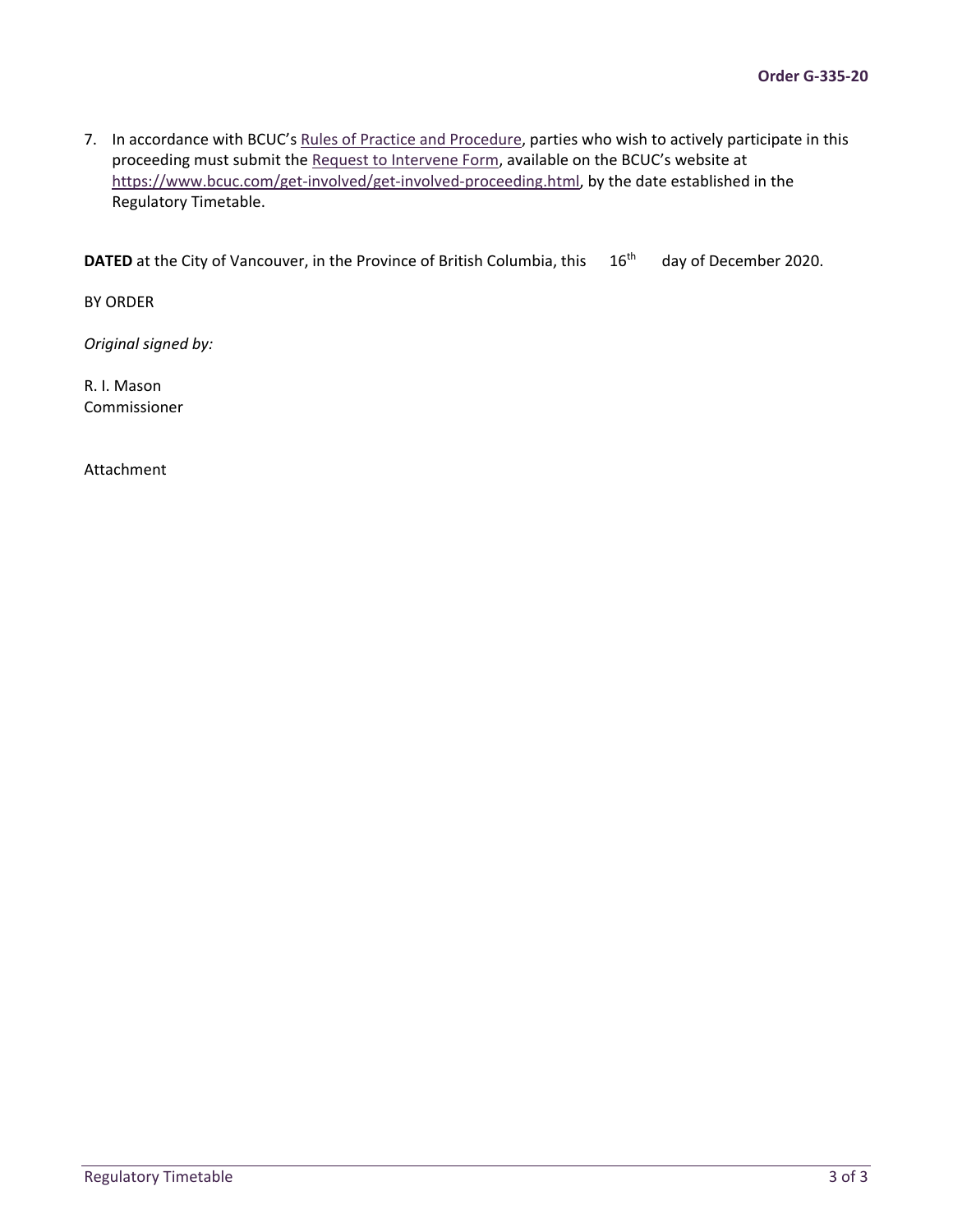# FortisBC Energy Inc.

Application for A Certificate of Public Convenience and Necessity for the Okanagan Capacity Upgrade Project

### **REGULATORY TIMETABLE**

| <b>Action</b>                                                   | Date (2021)           |
|-----------------------------------------------------------------|-----------------------|
| FEI files updated version of Application                        | Wednesday, January 13 |
| FEI publishes notice of the Application                         | Monday, January 25    |
| Intervener Registration                                         | Thursday, February 4  |
| <b>BCUC Information Request No. 1</b>                           | Thursday, February 4  |
| Intervener Information Request No. 1                            | Thursday, February 11 |
| FEI responses to BCUC and Intervener Information Requests No. 1 | Thursday, March 4     |
| BCUC and Intervener Information Requests No. 2                  | Thursday, March 25    |
| FEI Responses to BCUC and FEI Information Requests No. 2        | Thursday, April 22    |
| Further process                                                 | To be determined      |